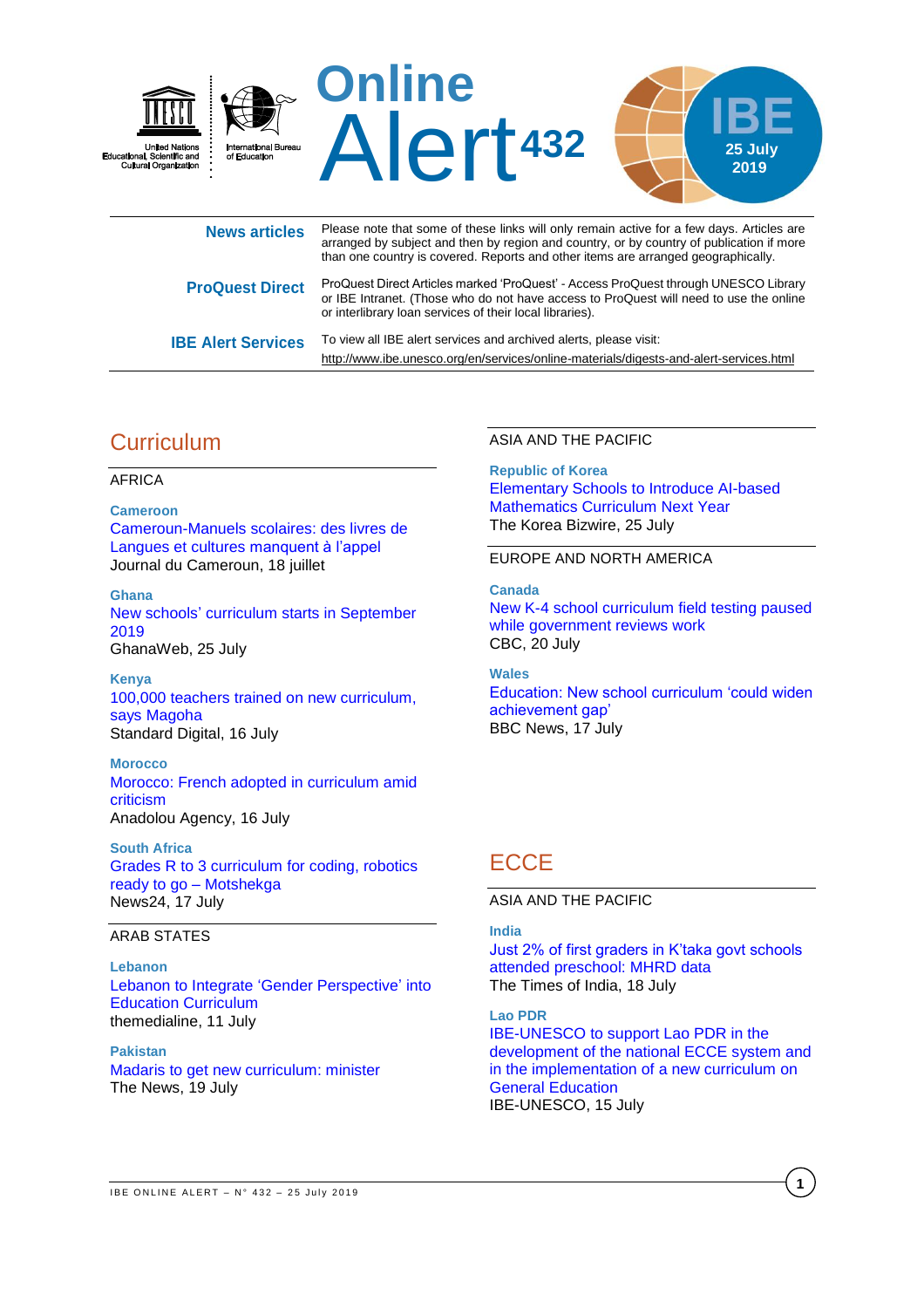#### INTERNATIONAL

A [No-Brainer: Advocating for Early Childhood](https://www.unicefusa.org/stories/no-brainer-advocating-early-childhood-education/36140)  **[Education](https://www.unicefusa.org/stories/no-brainer-advocating-early-childhood-education/36140)** UNICEF, 11 July

### Inclusive education

AFRICA

**Senegal** [DAARAS : le programme «](https://www.koldanews.com/2019/07/10/daaras-le-programme-education-inclusive-et-de-qualite-va-appuyer-10-000-enfants-a998114.html) Education Inclusive et de Qualité [» va appuyer 10 000 enfants](https://www.koldanews.com/2019/07/10/daaras-le-programme-education-inclusive-et-de-qualite-va-appuyer-10-000-enfants-a998114.html) KoldaNews, 10 juillet

# Education reform

ASIA AND THE PACIFIC

**China**

[Beijing education reforms aim to help China's](https://edition.cnn.com/2019/07/16/asia/china-education-reform-intl-hnk/index.html)  [over-worked, over-tested students](https://edition.cnn.com/2019/07/16/asia/china-education-reform-intl-hnk/index.html) CNN, 17 July

**Malaysia** [In-depth study on new teaching-learning](https://www.nst.com.my/news/nation/2019/07/504698/depth-study-new-teaching-learning-system-english-usage-schools)  [system, English usage in schools](https://www.nst.com.my/news/nation/2019/07/504698/depth-study-new-teaching-learning-system-english-usage-schools) New Straits Times, 16 July

## Lifelong learning

INTERNATIONAL

The [Global Network of Learning Cities](http://uil.unesco.org/lifelong-learning/learning-cities/global-network-learning-cities-welcomes-new-members?fbclid=IwAR148lKQ3mbv5I9OKI6VIuSNi8Oon9e969ZJVqa6rcQM6bpuYMkWC1wLXeg)  [welcomes new members](http://uil.unesco.org/lifelong-learning/learning-cities/global-network-learning-cities-welcomes-new-members?fbclid=IwAR148lKQ3mbv5I9OKI6VIuSNi8Oon9e969ZJVqa6rcQM6bpuYMkWC1wLXeg) UNESCO-UIL, 17 July **[French](http://uil.unesco.org/fr/apprendre-au-long-vie/villes-apprenantes/reseau-mondial-unesco-villes-apprenantes-accueille-nouveaux)** [Spanish](http://uil.unesco.org/es/aprendizaje-lo-largo-vida/ciudades-aprendizaje/red-mundial-ciudades-del-aprendizaje-da-bienvenida)

### Education system

AFRICA

**South Sudan** [South Sudan seeks Chinese support in](http://www.xinhuanet.com/english/2019-07/17/c_138235104.htm)  [education sector](http://www.xinhuanet.com/english/2019-07/17/c_138235104.htm) Xinhua Net, 17 July

### **Literacy**

EUROPE AND NORTH AMERICA

**Turkey** [Two thirds of Turkish students don't](https://ahvalnews.com/education/two-thirds-turkish-students-dont-understand-what-they-read-ministry-report)  [understand what they read –](https://ahvalnews.com/education/two-thirds-turkish-students-dont-understand-what-they-read-ministry-report) ministry report Ahval, 16 July

### Gender and education

LATIN AMERICA AND THE CARIBBEAN

**El Salvador** [Can sex education make a difference amid El](https://www.nbcnews.com/news/latino/can-sex-education-make-difference-amid-el-salvador-s-violence-n1026201)  [Salvador's violence, conservatism?](https://www.nbcnews.com/news/latino/can-sex-education-make-difference-amid-el-salvador-s-violence-n1026201) NBC News, 19 July

# Primary education

#### AFRICA

**Ethiopia** [Ethiopia is making the fastest progress in](https://gemreportunesco.wordpress.com/2019/07/12/ethiopia-is-making-the-fastest-progress-in-primary-completion-in-sub-saharan-africa-how/)  [primary completion in sub-Saharan Africa.](https://gemreportunesco.wordpress.com/2019/07/12/ethiopia-is-making-the-fastest-progress-in-primary-completion-in-sub-saharan-africa-how/)  [How?](https://gemreportunesco.wordpress.com/2019/07/12/ethiopia-is-making-the-fastest-progress-in-primary-completion-in-sub-saharan-africa-how/) World Education Blog, 12 July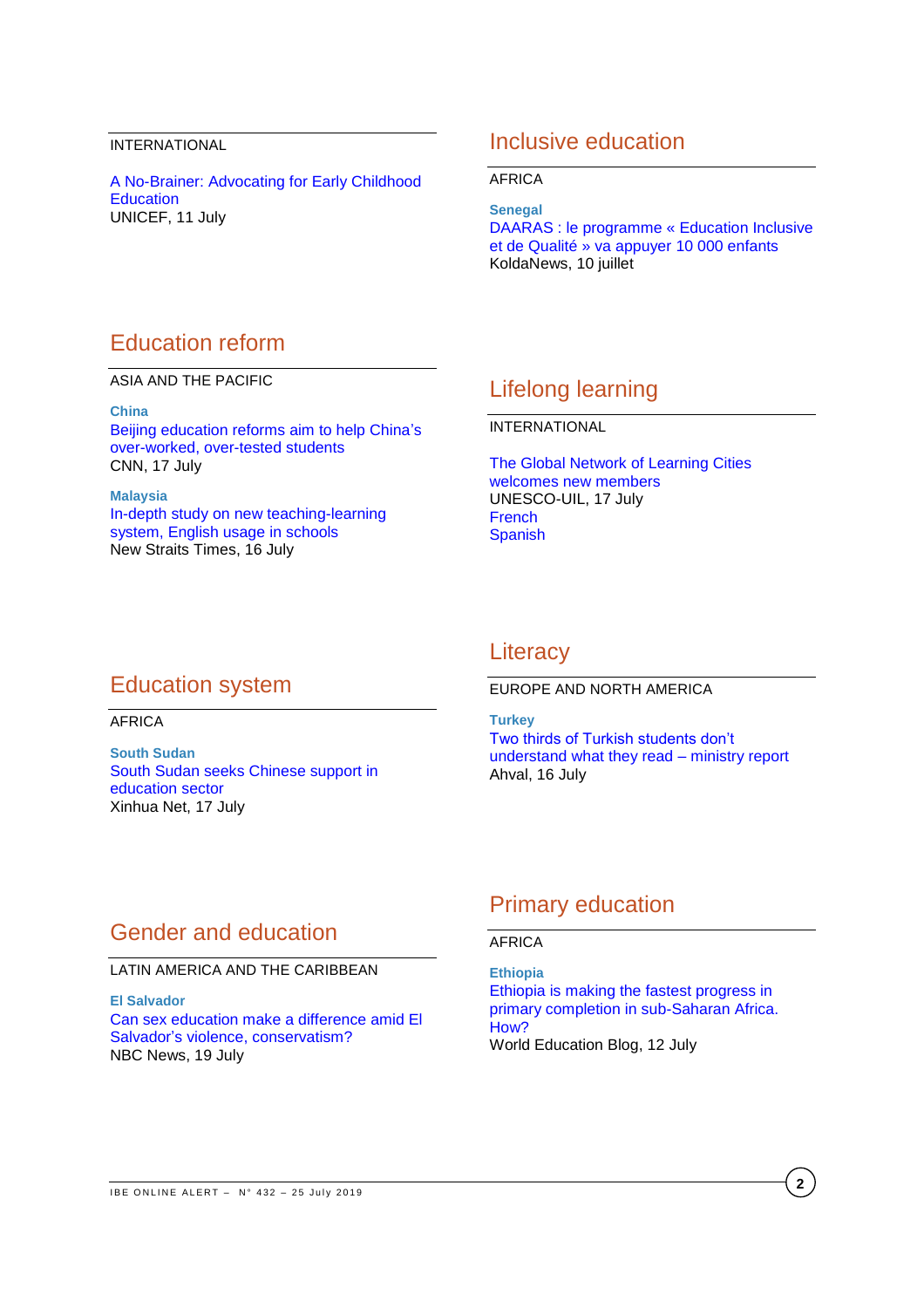# School violence and bullying

#### EUROPE AND NORTH AMERICA

**USA** [More students are being bullied online, federal](https://www.washingtonpost.com/local/education/more-students-are-being-bullied-online-federal-report-says/2019/07/15/0f19f7d0-a71d-11e9-9214-246e594de5d5_story.html?utm_term=.63c2c8198f83&wpisrc=nl_sb_smartbrief)  [report says](https://www.washingtonpost.com/local/education/more-students-are-being-bullied-online-federal-report-says/2019/07/15/0f19f7d0-a71d-11e9-9214-246e594de5d5_story.html?utm_term=.63c2c8198f83&wpisrc=nl_sb_smartbrief) The Washington Post, 16 July

# Science of Learning

### EUROPE AND NORTH AMERICA

**USA** [New study explains a secret to more efficient](https://phys.org/news/2019-07-secret-efficient.html)  [learning](https://phys.org/news/2019-07-secret-efficient.html) PhysOrg, 24 July

## Technology & Education

ASIA AND THE PACIFIC

**India** [UNESCO explores digital tech and games for](https://venturebeat.com/2019/07/22/unesco-explores-digital-technologies-for-more-peaceful-and-sustainable-societies/)  ['more peaceful and sustainable societies'](https://venturebeat.com/2019/07/22/unesco-explores-digital-technologies-for-more-peaceful-and-sustainable-societies/) Venture Beat, 22 July

#### EUROPE AND NORTH AMERICA

**USA** School [cyberattacks more common as](https://www.csmonitor.com/USA/Education/2019/0716/School-cyberattacks-more-common-as-educational-tech-grows)  [educational tech grows](https://www.csmonitor.com/USA/Education/2019/0716/School-cyberattacks-more-common-as-educational-tech-grows) The Christian Science Monitor, 16 July

### Reports, publications, etc.

#### ASIA AND THE PACIFIC

**Central Asia** Policy [brief: prevention of violent extremism](https://unesdoc.unesco.org/ark:/48223/pf0000369242)  [through education in Central Asia](https://unesdoc.unesco.org/ark:/48223/pf0000369242) UNESCO Office Almaty, 2019

### LATIN AMERICA AND THE CARIBBEAN

**Chile** [La pedagogía de la sexualidad: procesos de](https://unesdoc.unesco.org/ark:/48223/pf0000369032?posInSet=26&queryId=N-84b6e118-92e9-4667-9db9-555b5db993db)  [planificación e implementación didáctica](https://unesdoc.unesco.org/ark:/48223/pf0000369032?posInSet=26&queryId=N-84b6e118-92e9-4667-9db9-555b5db993db)  [realizados por docentes en Chile](https://unesdoc.unesco.org/ark:/48223/pf0000369032?posInSet=26&queryId=N-84b6e118-92e9-4667-9db9-555b5db993db) UNESCO Office Santiago, 2019

#### INTERNATIONAL

**UNESCO-GEMR** [Beyond commitments 2019: how countries](https://unesdoc.unesco.org/ark:/48223/pf0000369008)  [implement SDG 4](https://unesdoc.unesco.org/ark:/48223/pf0000369008) UNESCO-GEMR, 2019

[Meeting commitments: are countries on track](https://unesdoc.unesco.org/ark:/48223/pf0000369009)  [to achieve SDG 4?](https://unesdoc.unesco.org/ark:/48223/pf0000369009) UNESCO-GEMR, 2019 [French](https://unesdoc.unesco.org/ark:/48223/pf0000369009_fre) [Spanish](https://unesdoc.unesco.org/ark:/48223/pf0000369009_spa)

**UNESCO-IIEP** [The IIEP letter: news and analysis on](https://unesdoc.unesco.org/ark:/48223/pf0000369019?posInSet=18&queryId=N-84b6e118-92e9-4667-9db9-555b5db993db)  [educational planning and management, vol.](https://unesdoc.unesco.org/ark:/48223/pf0000369019?posInSet=18&queryId=N-84b6e118-92e9-4667-9db9-555b5db993db)  [35, no. 1](https://unesdoc.unesco.org/ark:/48223/pf0000369019?posInSet=18&queryId=N-84b6e118-92e9-4667-9db9-555b5db993db) UNESCO-IIEP, 2019

#### **UNESCO-MGIEP**

The Blue Dot: Social [and emotional learning](https://unesdoc.unesco.org/ark:/48223/pf0000369079) UNESCO-MGIEP, 2019

# TVET

### AFRICA

**Madagascar** [Empowering rural youth through vocational](https://en.unesco.org/news/empowering-rural-youth-through-vocational-training-madagascar)  [training in Madagascar](https://en.unesco.org/news/empowering-rural-youth-through-vocational-training-madagascar) UNESCO, 9 July **[French](https://fr.unesco.org/news/autonomiser-jeunesse-rurale-grace-formation-professionnelle-au-madagascar) [Spanish](https://es.unesco.org/news/empoderar-jovenes-regiones-rurales-gracias-formacion-profesional-madagascar)**